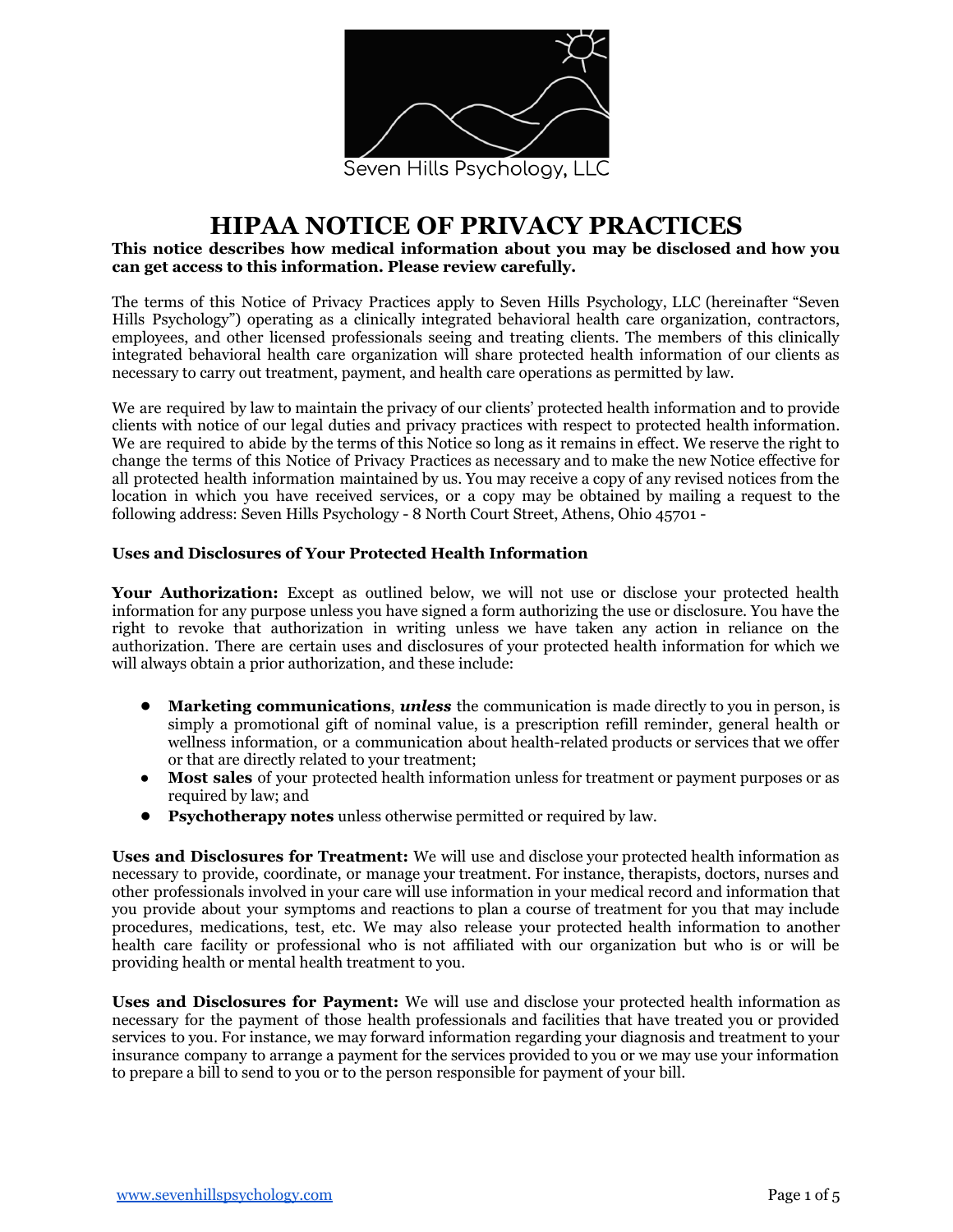

**Uses and Disclosures for Health Care Operations:** We will use and disclose your protected health information as necessary, and as permitted by law, for our healthcare operations which include clinical improvement, professional peer review, business management, accreditation and licensing, etc. For instance, we may use and disclose your protected health information for purposes of improving the clinical treatment and care of our clients. We may also disclose your protected health information to another health care facility, health care professional, or health plan for such things as quality assurance and case management but only if that facility, professional, or plan also has or had a client relationship with you.

**Health Information Exchange:** We may participate in health information exchanges (HIEs) to facilitate the secure exchange of your electronic health information between and among other health care providers, health plans, and health care clearinghouses that participate in the HIE. In order to provide better treatment and coordination of your health care, we may share and receive your health information for treatment, payment, or other health care operations.

**Family and Friends Involved in Your Care:** With your approval, from time to time we may disclose your protected health information to designated family, friends, and others who are involved in your care, or are involved in payment for your care, in order to facilitate that person's involvement in caring for you or in paying for your care. If you are unavailable, incapacitated, or facing an emergency medical situation, and we determine that a limited disclosure may be in your best interest, we may share limited protected health information with such individuals without your approval. We may also disclose limited protected health information to a public or private entity that is authorized to assist in disaster relief efforts in order for that entity to locate a family member or other persons that may be involved in some aspect of caring for you.

**Business Associates:** Certain aspects and components of our services are performed through contracts with outside persons or organizations, such as auditing, accreditation, legal services, etc. At times, it may be necessary for us to provide certain protected health information to one or more of these outside persons or organizations who assist us with our health care operations. In all cases, we require these business associates to appropriately safeguard the privacy of your information.

**Appointments and Services:** We may contact you to provide appointment reminders or test results. You have the right to request, and we will accommodate reasonable requests, to receive communications regarding your protected health information from us by alternative means or at alternative locations. For instance, if you would prefer that appointment reminders not be left on voice mail or sent to a particular address, we will accommodate all reasonable requests. You may request such confidential communication in writing by sending your request to Seven Hills Psychology - 8 North Court Street, Athens, Ohio 45701 -

**Health Products and Services:** We may use your protected health information from time to time to communicate with you about health products and services necessary for your treatment, to advise you of new products and services we offer, and to provide general health and wellness information.

**Research:** In limited circumstances, we may use and disclose your protected health information for research purposes. For example, a research organization may wish to compare outcomes of all clients that received a particular drug and will need to review a series of medical records. In all cases where your specific authorization is not obtained, your privacy will be protected by strict confidentiality requirements applied by an Institutional Review Board which oversees the research or by representations of the researchers that limit their use and disclosure of client information.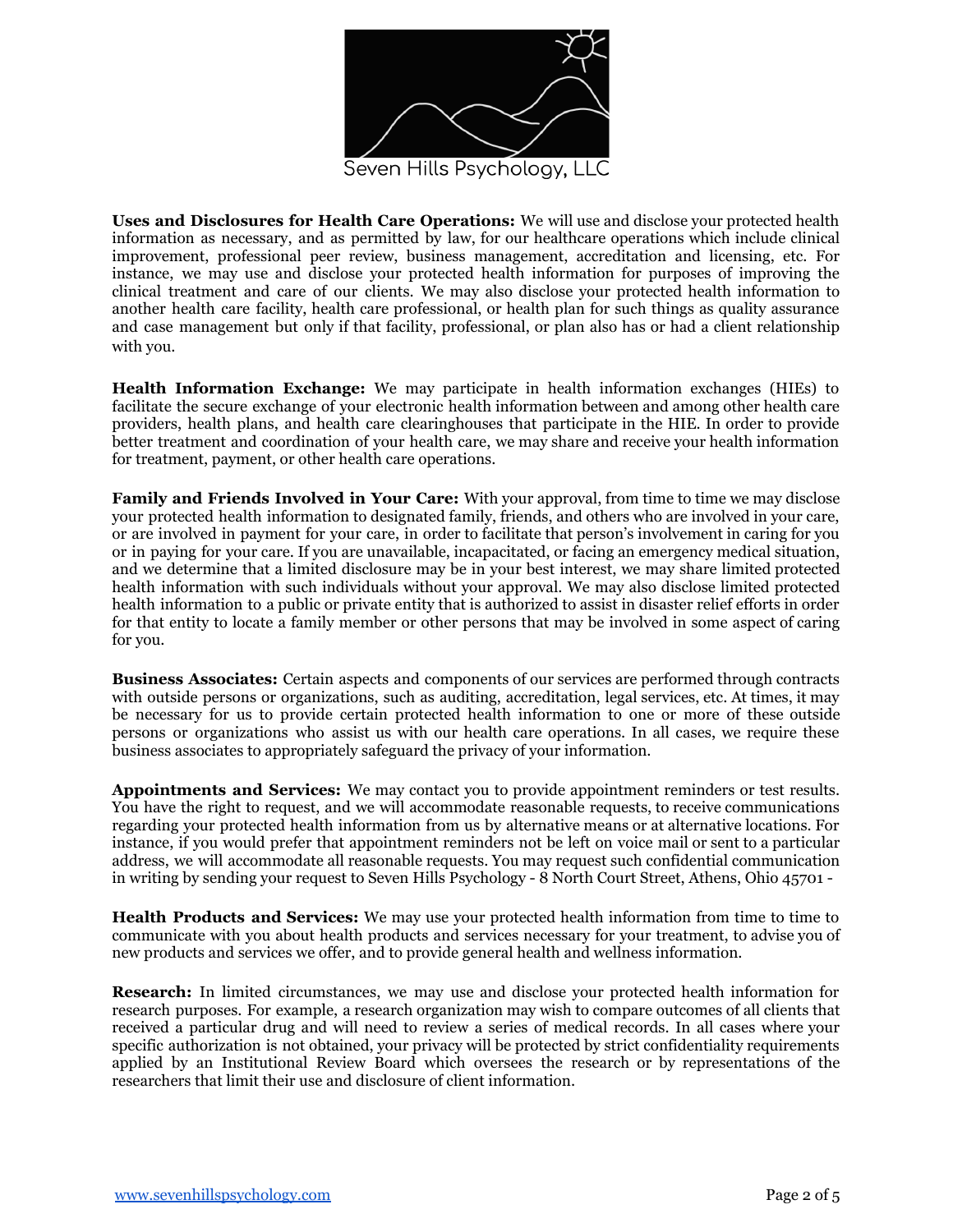

**Confidentiality of Alcohol and Drug Abuse Client Records:** The confidentiality of alcohol and drug abuse client records maintained by this facility is protected by federal law and regulations. Generally, the facility may not say to a person outside the program that you attend a drug or alcohol program or disclose any information identifying you as an alcohol or drug abuser unless: (1) you consent in writing; (2) the disclosure is allowed by a court order; or (3) the disclosure is made to medical personnel in a medical emergency or to qualified personnel for research, audit, or program evaluation. Federal law and regulations do not protect information about a crime committed by you either at our facility or against any person who works for the facility or about any threat to commit such a crime. Federal laws and regulations do not protect any information about suspected child abuse or neglect from being reported under State law to appropriate State or local authorities.

**Other Uses and Disclosures:** We are permitted or required by law to make certain other uses and disclosures of your protected health information without your consent or authorization. We may release your protected health information:

- **For any purposes required by law;**
- **As required by law if we suspect child abuse or neglect; we may also release your protected health information as required by law if we believe you to be a victim of abuse, neglect, or domestic violence. The duty to report abuse, including abuse of children, elderly persons and adults with developmental disabilities, supersedes (by law) any requirements of confidentiality. In general, professionals and persons involved in the human services system are required to report abuse if they have reason to believe there is a wound, injury, disability, neglect or emotional condition which reasonably indicates that abuse has occurred.**
- **When an individual's condition represents an immediate threat to the physical safety of self or others, information may be disclosed for the purpose of preventing danger/harm.**
- **When an individual represents a substantial and immediate risk of serious physical impairment or injury to himself as manifested by evidence that he is unable to provide for and is not providing for his basic physical needs because of mental illness, information may be disclosed for the purpose of preventing danger/harm.**
- **Information in your treatment file may be subject to an order by the court. At that time, Seven Hills Psychology would obey an order from a court to provide your record.**
- **Additional exceptions may occur for the purpose of continuity of care/treatment where information may be shared without your prior permission to other healthcare providers who are, or will be, providing you with care. Other exceptions are related to fiscal billing and auditing, program analysis and authorized research. In each instance, only minimal information will be released to qualified personnel with a legitimate need to know.**
- **A parent, including a non-custodial parent or legal guardian, has the right to review information in the file pertaining to the child, the child's treatment and disclosures made by the child, unless specified otherwise in a court order.**
- **A legal guardian of an adult has the right to review information in a file pertaining to that adult.**
- **For public health activities, such as required reporting of disease, injury, and birth and death, and for required public health investigations;**
- **Immunizations records released to a student's school, but only if parents or guardians (or the student if not a minor) agree either orally or in writing;**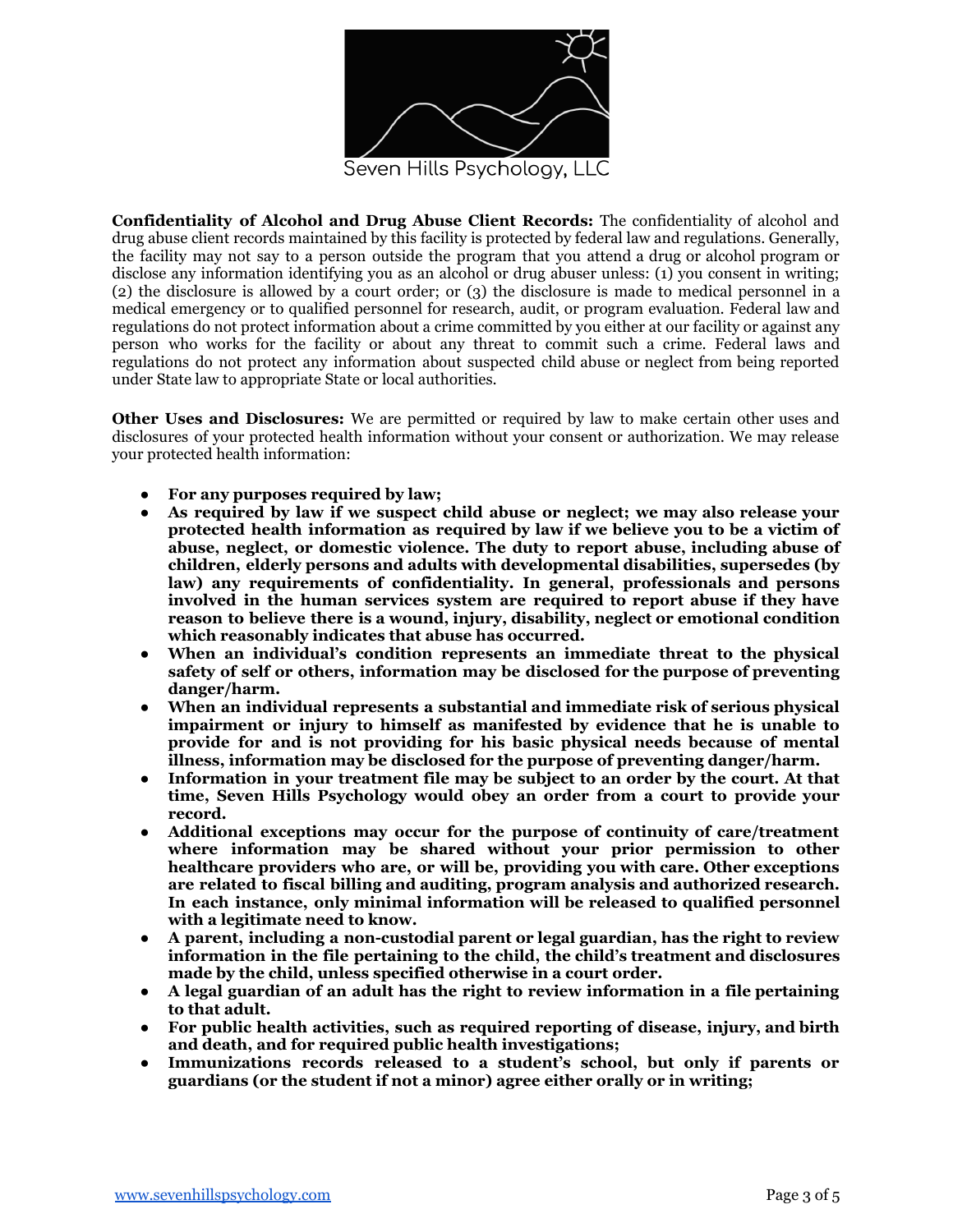

- **To the Food and Drug Administration if necessary, to report adverse events, product defects, or to participate in product recalls;**
- **To your employer when we have provided healthcare to you at the request of your employer to determine workplace-related illness or injury; in most cases you will receive notice that information is disclosed to your employer;**
- **If required by law to a government oversight agency conducting audits, investigations, or civil or criminal proceedings;**
- **If required to do so by subpoena or discovery request; in most cases, you will have notice of such release;**
- **To law enforcement officials as required by law to report wounds, injuries, and crimes;**
- **To coroners and/or funeral directors consistent with law;**
- **If necessary, to arrange for an organ or tissue donation from you or a transplant for you;**
- **If, in limited instances, we suspect a serious threat to health and safety;**
- **As required by armed forces services if you are a member of the military; we may also release your protected health information if necessary, for national security or intelligence activities; and**
- **To workers' compensation agencies if necessary, for your workers' compensation benefit determination.**

### **Rights That You Have**

**Access to Your Protected Health Information:** You have the right to copy and/or inspect much of the protected health information that we retain on your behalf. All requests for access must be made in writing and signed by you or your representative. We will charge you \$25.00 if you request a copy of the information. We will also charge for the postage if you request a mailed copy and will charge for preparing a summary of the requested information if you request such summary. You can obtain a request form from the program where you received services.

You have the right to obtain an electronic copy of your health information that exists in an electronic format, and you may direct that the copy be transmitted directly to an entity or person designated by you, provided that any such designation is clear, conspicuous, and specific with complete name and mailing address or other identifying information. We will charge you a \$25.00 fee for preparing your copy of the electronic health information.

**Amendments to Your Protected Health Information:** You have the right to request in writing that protected health information we maintain about you be amended or corrected. We are not obligated to make all requested amendments but will give each request careful consideration. In order to be considered by us, all amendment requests must be in writing, signed by you or your representative, and must state the reasons for the amendment/correction request. If any amendment or correction you request is made by us, we may also notify others who work with us and have copies of the uncorrected record if we believe that such notification is necessary. You may obtain an amendment request form from the program where you have received services.